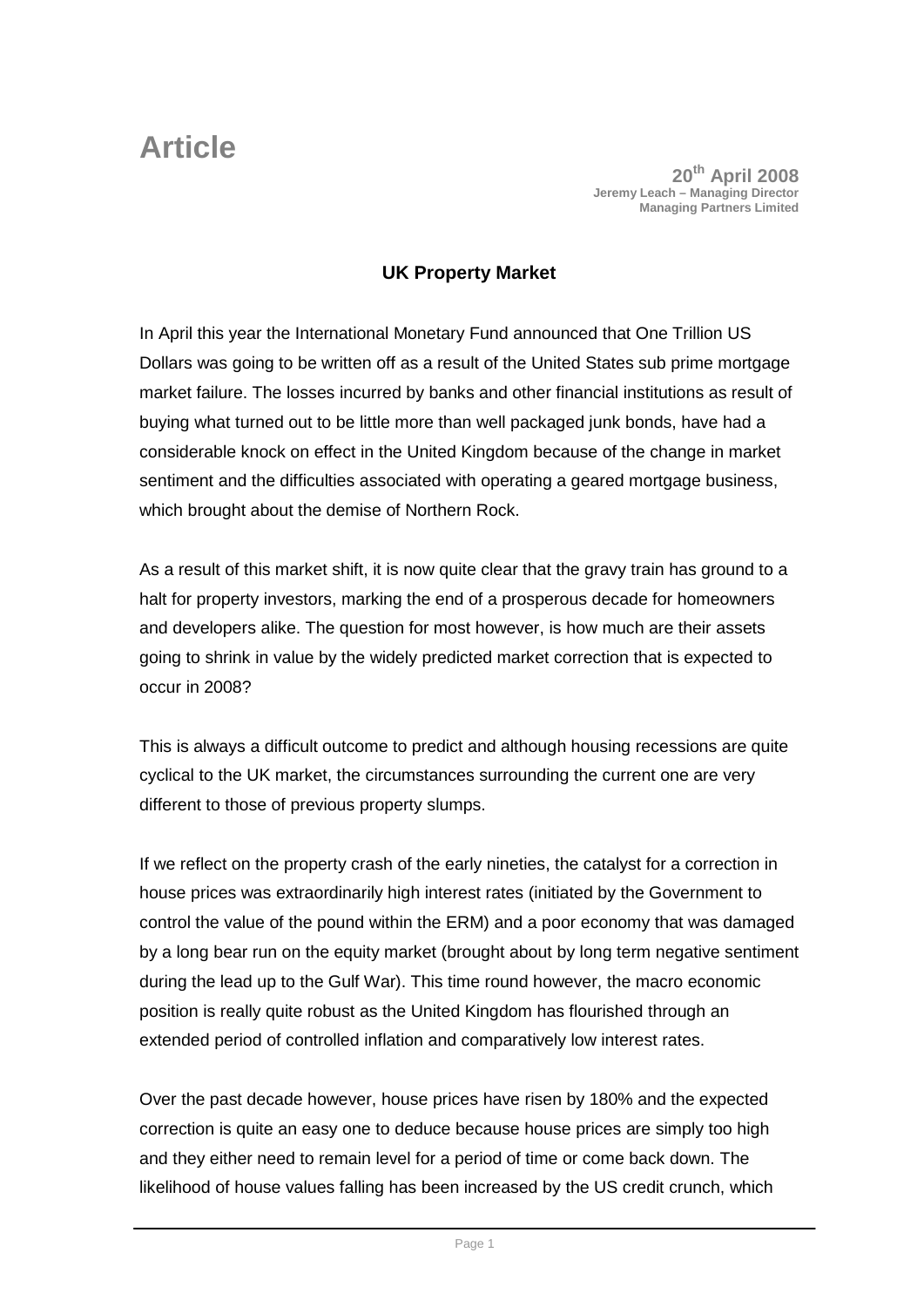has caused a lack of liquidity in the market because banks are no longer able to borrow money (to lend to homebuyers), as easily or as cheaply as they have been able to do historically and it is now quite difficult for a home buyer to get a mortgage unless he or she has a lot of equity and a decent income to support the interest payments.

The announcement by the Bank of England on the  $21<sup>st</sup>$  of January to review the way that banks can borrow money from the Treasury will certainly ease the position but it is to be expected that sub prime mortgage deals and 100% loans will be off the radar for quite some time to come, which will undoubtedly impede the ability of first time buyers and buy to let investors to acquire property. It will also mean that the types of property that this catchment of the market generally buys will be affected the most.

One could argue of course that whilst the departure of sub-prime borrowers from the market place will create a slow down, if someone has absolutely no money and has to borrow all of it from a bank; they are not ideally suited to becoming a home owner as they cannot afford the acquisition and have more limited emotional attachment to a property that they have not committed any of their own money to.

Unlike previous housing trends, which have generally started with a correction in the London housing market, we can expect to see the opposite to occur, with the provincial areas of the United Kingdom being affected more heavily, particularly those areas that have seen the highest house price increases over the past five years. These growth areas have not generally been stimulated by a vibrant local economy but by the demand of buy to let investors purchasing cheap property to build their property portfolios. Their demand has pushed house prices well beyond realistic values in these areas and prices are therefore likely to tumble a great deal more dramatically than in stronger economic areas such as the South East where less dramatic increases have occurred and where house prices have historically been higher because of the inherent local wealth and density of population, economic migration and the ongoing shortage of housing. Equally, there is unlikely to be any reason why people cannot afford to pay their mortgages as interest rates are on the way down and by the end of 2008 we should expect to see the base rate at circa 4%.

Although we have seen the Bank of England respond to the needs of the economy by bringing down interest rates, borrowers are yet to experience the benefit as the LIBOR rate (the rate at which banks typically borrow money), is quite high at present because of the liquidity squeeze in the banking sector and many mortgage packages are linked